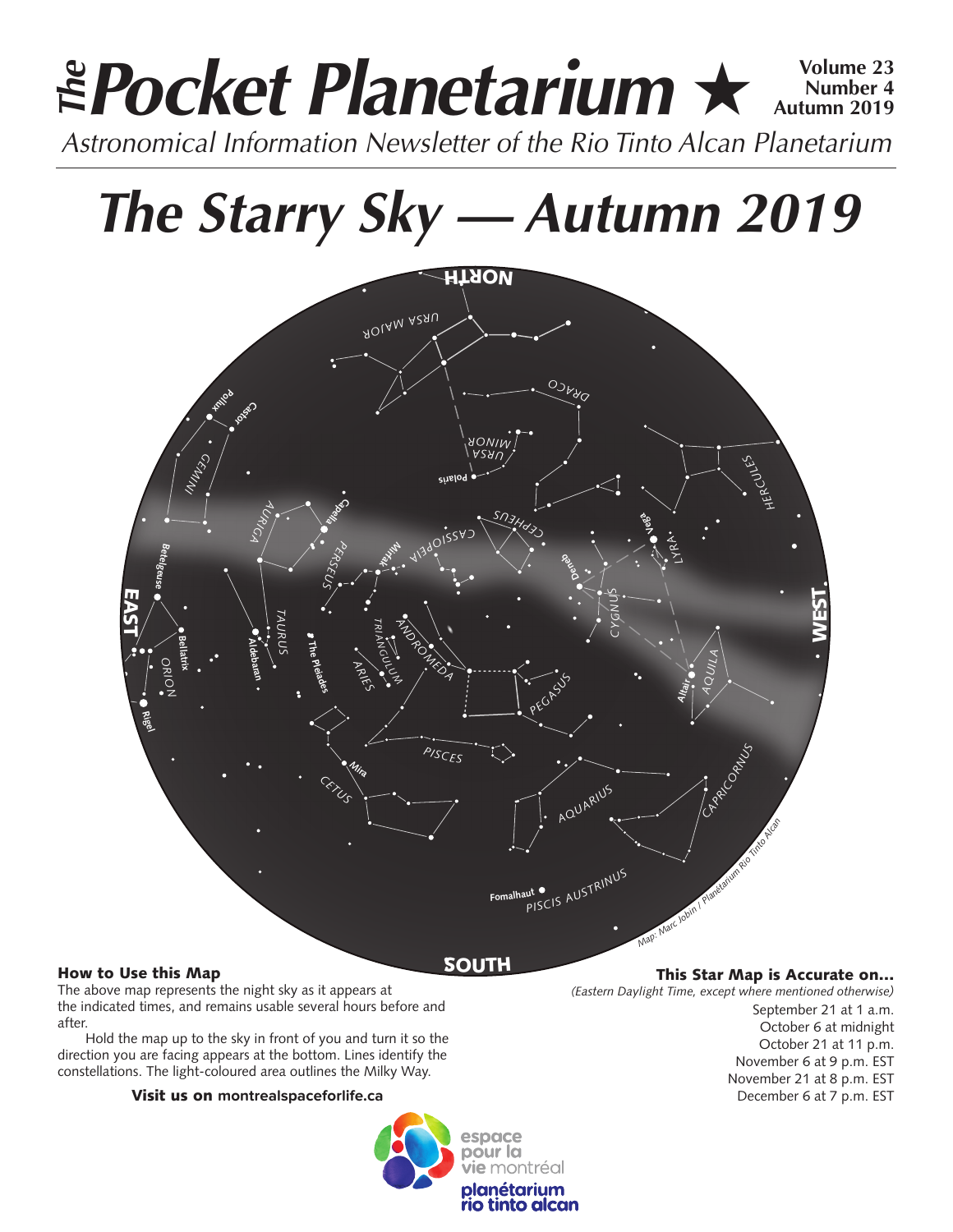*The Pocket Planetarium* ★*<sup>2</sup>* **Further details and more phenomena at [espacepourlavie.ca/en/monthly-sky](http://espacepourlavie.ca/en/monthly-sky)** 

### *Autumn 2019*

# *The Sky This Autumn*

*This fall, Jupiter and Saturn continue to draw our attention after sunset, until Venus takes over as the twilight star in December. But the celestial event of the season goes to... Mercury!* 

Jupiter and Saturn, the evening "stars" **Jupiter's** exceptional glow grabs our attention at dusk and nightfall. Until mid-November, the giant planet is the first to appear above the southwestern horizon after sunset, but as the weeks go by, it shines ever lower in the fall sky. But Jupiter will have competition in the second half of November when dazzling Venus emerges at twilight and cozies up to the giant planet: The two bright planets cross paths **on the evening of November 24,** less than 1½ degrees apart. Jupiter sets earlier and earlier each night and disappears in the Sun's glare during the first evenings of December. The giant planet will be in conjunction with the Sun on December 27.

Situated about 20 degrees to its upper left will be **Saturn,** which follows a path similar to that of Jupiter above the southwestern horizon, but just over an hour later. The two gaseous giants are currently in the southernmost leg of their celestial journey, one at the border of the constellation Ophiuchus, the other in the eastern part of the constellation Sagittarius. It's the same section of sky where the Sun passes through in November, December and January, which explains why the two planets don't gain much altitude.

Saturn also gets a visit from Venus, and the two planets are in conjunction **on the evening of December 10.** The ringed planet then disappears in the twilight glow over the second half of December and will be in conjunction with the Sun on January 13, 2020.

The Moon regularly swings by Jupiter and Saturn during its monthly trips through the constellations. Some of these encounters are worth noting. **On October 3 at dusk** 

#### Phases of the Moon

| (Eastern Daylight Time, except * = Standard Time) |                       |  |
|---------------------------------------------------|-----------------------|--|
| <b>First quarter</b>                              | <b>Full moon</b>      |  |
| September 5 at 23:10                              | September 14 at 0:33  |  |
| October 5 at 12:47                                | October 13 at 17:08   |  |
| November 4 at 5:23*                               | November 12 at 8:34*  |  |
| December 4 at 1:58*                               | December 12 at 0:12*  |  |
| Last quarter                                      | <b>New moon</b>       |  |
| September 21 at 22:41                             | September 28 at 14:26 |  |
| October 21 at 8:39                                | October 27 at 23:38   |  |
| November 19 at 16:11*                             | November 26 at 10:06* |  |
| December 18 at 23:57*                             | December 26 at 0:13*  |  |

**and nightfall,** the waxing Moon lies less than 1 degree above Jupiter. The following evening, the Moon shines between Jupiter and Saturn. **On October 5 at twilight,** you'll find the first quarter Moon less than 2 degrees to the left of Saturn. The lunar crescent lies between Venus and Jupiter **on the evening of October 30,** and can be seen 4 degrees to the left of Jupiter **the next evening, on the 31st. On November 1,** the Moon shines less than 5 degrees to the right of Saturn at dusk and nightfall. **On November 28 at twilight,** be sure to check out the thin crescent Moon lying 1 ½ degrees above Venus, with Jupiter less than 5 degrees to their right. **The evening of November 29,**  the lunar crescent appears just 1¾ degrees below Saturn.

#### Venus reappears at twilight

**Venus** re-emerges as the Evening Star during the early days of fall. Although hard to spot, it becomes increasingly visible at the end of September or early October: Look for the bright planet very low in the west, about 20 minutes after sunset, when civil twilight has not yet ended. **On October 29,**  a half-hour after sunset, the thin crescent Moon hangs 4 degrees above Venus. The planet rises to an appreciable height only in November and shines 5 degrees above the southwestern horizon by mid-month, 30 minutes after sunset.

Venus slowly inches upward to meet Jupiter, which sinks lower with each passing evening. **From November 22 to 26,** the gap between the two bright planets is less than 3 degrees and shrinks to 1 ½ degrees **the evening of November 24. On November 28 at twilight,** the thin crescent Moon lies a mere 1 ½ degrees above Venus, while Jupiter shines less than 5 degrees to their right.

After its conjunction with Jupiter, Venus draws ever-closer to Saturn: **From December 9 to 12,** the Evening Star and the ringed planet are less than 3 degrees apart, and **on the evening of December 10,** the gap is less than 2 degrees. You'll find the two planets low on the southwestern horizon at the end of nautical twilight. Venus soars upward between December 1st and 31st, dramatically doubling its altitude in the southwest from 8 to 17 degrees at the end of civil twilight.

#### Mercury visible at dawn

**Mercury,** the closest planet to the Sun, alternates between appearances in the evening and morning sky all year long. The least favourable evening apparition will be around mid-October, when Mercury's orbital inclination with respect to the horizon keeps the planet obscured in the glare of the setting Sun. As it transitions to the morning sky, Mercury reaches inferior conjunction **on November 11** and spends a few hours passing directly across the Sun's face **(see other text on page 4).**

It then graces us with a very good apparition in the morning sky **between November 18 and December 14.** Look for the tiny planet above the east-southeastern horizon 30 to 60 minutes before sunrise. Too dim before November 18, Mercury is much brighter at the end of this apparition. However, it becomes harder to make out because it remains too low on the horizon. The prime viewing window extends from November 20 to December 10.

**On the morning of November 25,** about thirty minutes before sunrise, the crescent moon can be found 5 degrees to the lower left of Mercury, low in the east-southeast.

#### Mars is back in the morning sky

On September 2, **Mars** was in conjunction with the Sun, on the opposite side of our star from Earth. This fall, the Red Planet slowly pulls away from the Sun's glare and re-emerges in the dawn sky, finally visible above the eastern horizon in October. Given the great distance separating us, Mars is still quite dim and difficult to make out in the glow of dawn. But come November, the Red Planet will be visible in the still-dark sky, very low in the south-southeast by night's end, just before daybreak. By late fall, you'll be able to spot Mars about 15 degrees above the southeast horizon at first dawn.

The thin waning Moon lies a few degrees above Mars **on the morning of October 26,** and to the immediate left of the Red Planet **on the morning of November 24.** The crescent Moon will also sit next to Mars on the mornings of December 22 and 23.

#### *Clear skies!*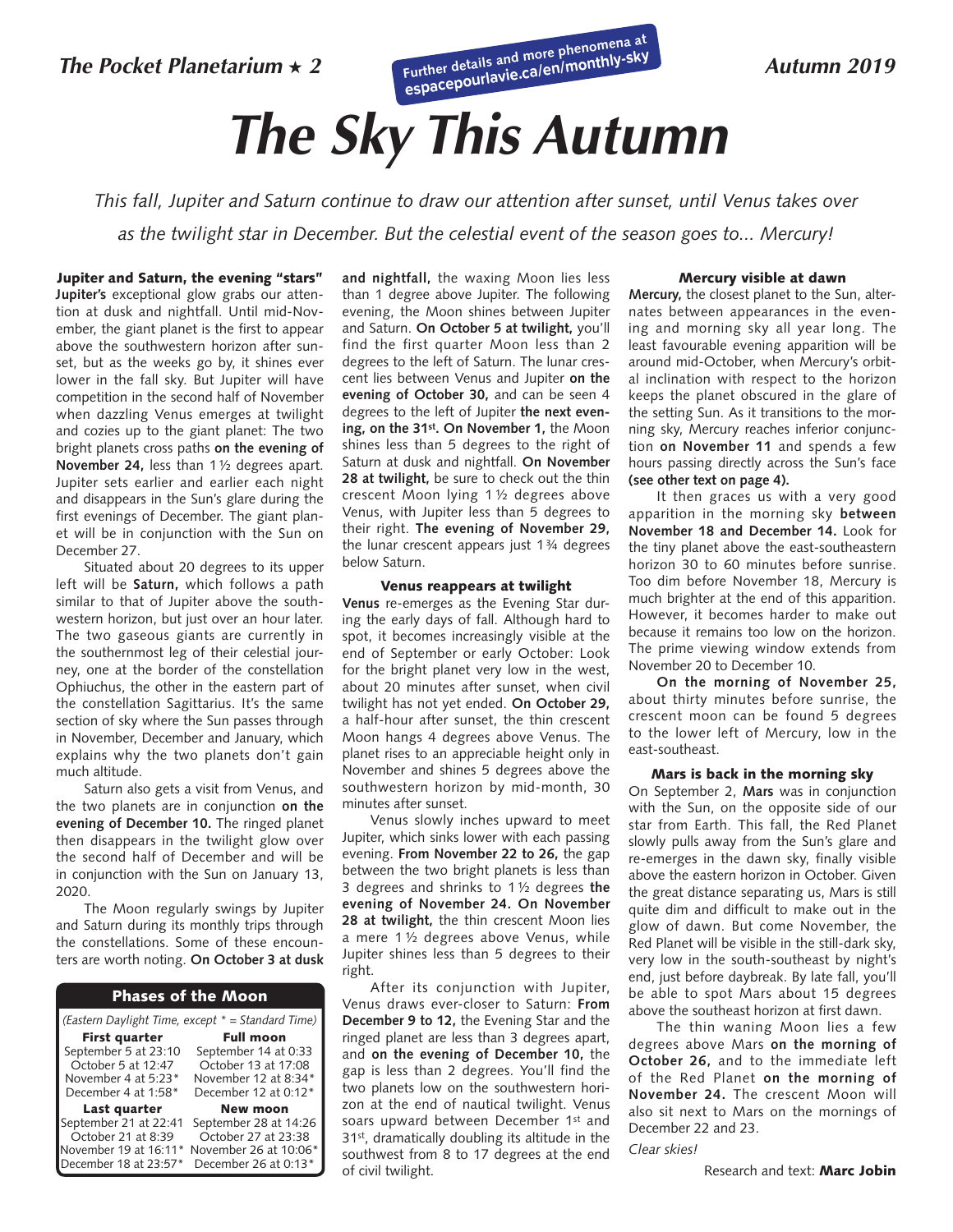

In early October, the waxing Moon snuggles up to two brilliant planets winking down at us from the darkening sky, resulting in some of the finest conjunctions of 2019. **At dusk on October 3rd,** the lunar crescent glides just over 1 degree to the upper left of Jupiter. The next day, on October 4, the Moon will continue on its orbit and sit midway between Jupiter

and Saturn. And finally, **on the evening of October 5,** the first quarter Moon shines 1 ½ degrees to the left of Saturn, slightly lower than the ringed planet.

The show will take place low on the horizon, between the south and southwest, producing beautiful scenes set against the colours of twilight some 30-60 minutes after sunset. Get your cameras ready!



Venus finally makes a shy return to the evening sky! The dazzling planet re-emerges in November, low on the southwestern horizon at twilight. It first sidles up to Jupiter: The gap between the two bright planets is less than 3 degrees from November 22 to 26 and shrinks to 1 $\frac{1}{2}$  degrees the evening of the 24th.

Don't miss the beautiful conjunction **on the evening of November 28,** when the

thin crescent Moon lies a mere 1½ degrees above Venus, and Jupiter shines just less than 5 degrees to their right. Enjoy this celestial pairing 30 to 45 minutes after the Sun sets.

As the evenings progress, Venus steadily approaches Saturn: The two planets are neighbours from December 9 to 12 and hang less than 2 degrees apart the evening of the 10th.

## A bad year for fall meteor showers

Like the Perseids in August, the "big three" meteor showers that are active in the fall will be hampered by moonlight this year.

The **Orionids** reach peak activity on October 21. Although long-lasting, this annual shower is the least showy. These meteors' main claim to fame comes from being the product of the famous Halley's Comet, just like the Eta Aquarids in May. Orionid meteors are generally faint but very fast (67 km/s), often exploding in terminal bursts that sometimes leave persistent trains behind them. The radiant rises around 10 p.m., reaches a reasonable height after midnight and culminates at dawn. Unfortunately, the meteors don't have much of a chance this year as the waning Moon will rise at half-past midnight and spoil most of the show. Optimal observation time is after 11 p.m. and before the Moon rises.

The **Leonids** are expected to peak around midnight the night of November 17-18. This typically minor shower is associated with comet 55P/Tempel-Tuttle, which has an orbital period of 33.2 years and last passed perihelion in 1998. At that time, the Leonids produced some of the greatest meteor storms on record. That won't be the case in 2019, however, with models predicting no notable increase in activity this year. The Leonid radiant rises above the eastern horizon after midnight and culminates at dawn. However, the waning gibbous Moon will be lighting up the sky, seriously interfering with viewing.

The **Geminids** in mid-December are considered the most consistent and reliable meteor shower year after year; they're also one of the most prolific, alongside the Quadrantids in January. The Geminids are a slower moving (36 km/s) but brighter family of meteors. In 2019, the shower is expected to peak around midday on December 14, but the waning gibbous Moon (which will be full on the 12<sup>th</sup>) will be located close to the radiant, effectively washing out most of the meteors for a few nights before and after this date. Not a memorable year for the Geminids…

#### Seasonal Milestones

The **autumn equinox** takes place on September 23, 2019 at 3:50 a.m. EDT, and the **winter solstice** occurs on December 21 at 11:19 p.m. EST. Autumn will last exactly 89 days 20 hours 29 minutes.

We **return to Eastern Standard Time** early on the morning of Sunday, November 3: Clocks are set back one hour.